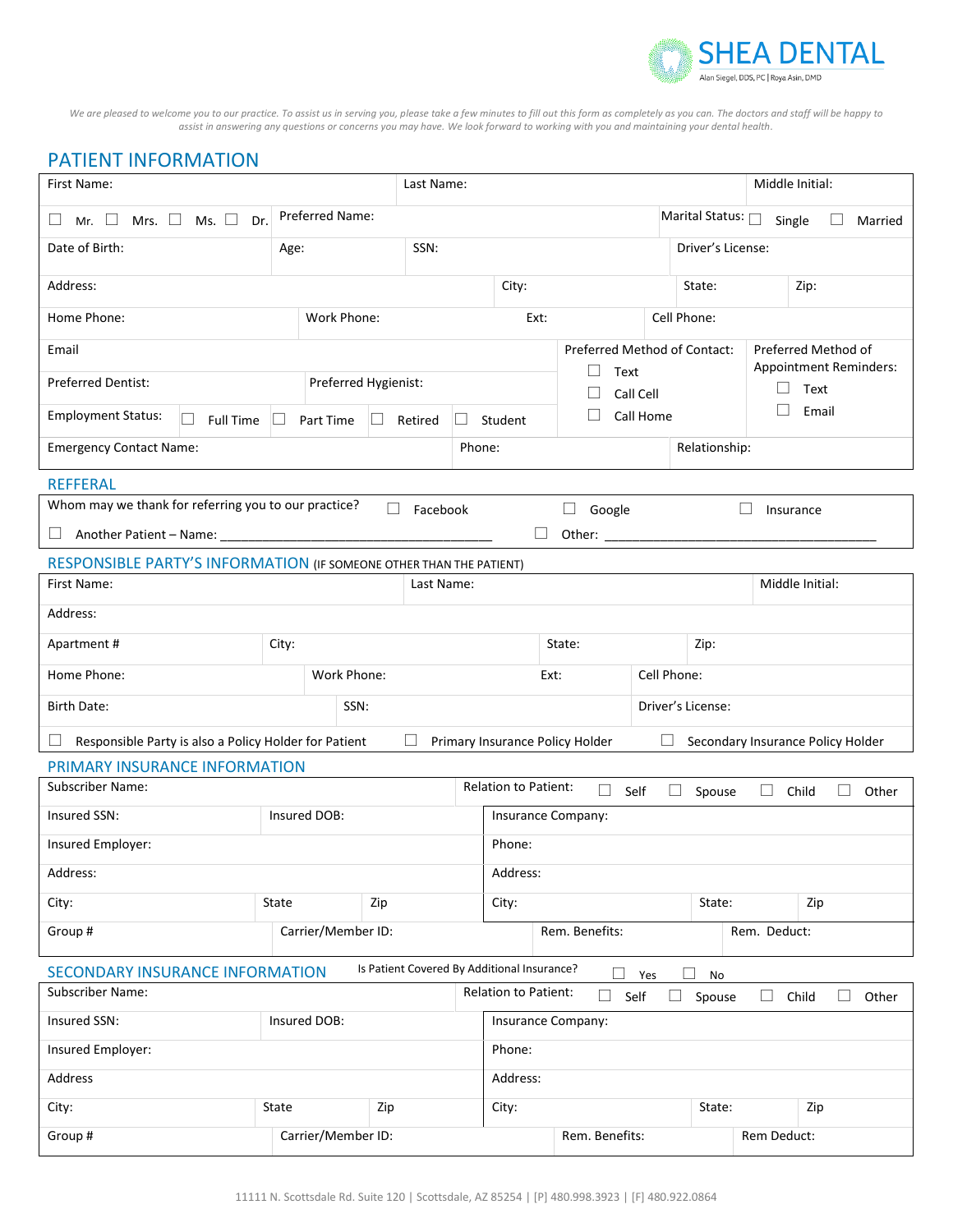

# MEDICAL HISTORY

| Date of Birth:<br>Patient's Name:                                                                                                                                                                                                                                                                                                    |                          |                                            |                          |                                  |                        |                                    |                          |
|--------------------------------------------------------------------------------------------------------------------------------------------------------------------------------------------------------------------------------------------------------------------------------------------------------------------------------------|--------------------------|--------------------------------------------|--------------------------|----------------------------------|------------------------|------------------------------------|--------------------------|
| Although dental personnel primarily treat the area in and around your mouth, your mouth is a part of your entire body. Health problems that you may have, or<br>medications that you may be taking could have an important interrelationship with the dentistry you will receive. Thank you for answering the following questions.   |                          |                                            |                          |                                  |                        |                                    |                          |
| Are you under a physician's care now?                                                                                                                                                                                                                                                                                                |                          | $\Box$ Yes                                 | $\Box$ No                | If yes, please explain:          |                        |                                    |                          |
| Have you had a serious illness, operation or been<br>$\vert$ $\vert$<br>Yes<br>hospitalized in the past 10 years?                                                                                                                                                                                                                    |                          | ш<br>No                                    | If yes, please explain:  |                                  |                        |                                    |                          |
| Have you ever had a serious head or neck injury?                                                                                                                                                                                                                                                                                     |                          | Yes                                        | $\Box$ No                | If yes, please explain:          |                        |                                    |                          |
| Are you taking any medications, pills or drugs?                                                                                                                                                                                                                                                                                      |                          | Yes                                        | $\Box$<br>No             | If yes, please explain:          |                        |                                    |                          |
| Do you take, or have you taken, Phen-Fen or Redux?                                                                                                                                                                                                                                                                                   |                          | Yes                                        | $\Box$<br>No             |                                  |                        |                                    |                          |
| Have you ever taken Fosamax, Boniva, Actonel or any<br>or any other medications containing bisphosphonates?                                                                                                                                                                                                                          |                          | Yes                                        | $\Box$<br>No             |                                  |                        |                                    |                          |
| Are you on a special diet?                                                                                                                                                                                                                                                                                                           |                          | Yes                                        | No                       |                                  |                        |                                    |                          |
| Do you use tobacco?                                                                                                                                                                                                                                                                                                                  |                          | Yes                                        | No                       |                                  |                        |                                    |                          |
| Do you use controlled substances?                                                                                                                                                                                                                                                                                                    |                          | Yes                                        | No<br>$\Box$             | If yes, please explain:          |                        |                                    |                          |
| Women: Are you                                                                                                                                                                                                                                                                                                                       |                          |                                            |                          |                                  |                        |                                    |                          |
| Pregnant/Trying to get pregnant?                                                                                                                                                                                                                                                                                                     |                          |                                            | Nursing?                 |                                  |                        | Taking oral contraceptives?        |                          |
| Are you allergic to any of the following?                                                                                                                                                                                                                                                                                            |                          | Yes<br>No                                  |                          |                                  |                        |                                    |                          |
| Aspirin<br>$\Box$ Penicillin<br>$\Box$                                                                                                                                                                                                                                                                                               |                          | $\Box$ Codeine<br>$\Box$ Local Anesthetics |                          | $\Box$ Acrylic                   | Metal                  | $\Box$ Latex<br>$\Box$ Sulfa Drugs |                          |
| Other If yes, please explain:                                                                                                                                                                                                                                                                                                        |                          |                                            |                          |                                  |                        |                                    |                          |
| Do you have, or have had any of the following?                                                                                                                                                                                                                                                                                       |                          |                                            |                          |                                  |                        |                                    |                          |
| Y                                                                                                                                                                                                                                                                                                                                    | N                        |                                            | Y<br>N                   |                                  | Y<br>N                 |                                    | Υ<br>N                   |
| AIDS/HIV Positive                                                                                                                                                                                                                                                                                                                    |                          | <b>Cortisone Medicine</b>                  | $\overline{\phantom{a}}$ | Hemophilia                       |                        | <b>Radiation Treatments</b>        |                          |
| Alzheimer's Disease                                                                                                                                                                                                                                                                                                                  | $\Box$                   | <b>Diabetes</b>                            | П<br>$\Box$              | Hepatitis A                      | $\Box$                 | Recent Weight Loss                 | $\Box$                   |
| Anaphylaxis                                                                                                                                                                                                                                                                                                                          | $\Box$                   | Drug Addiction                             | $\Box$<br>$\Box$         | Hepatitis B or C                 | $\Box$                 | <b>Renal Dialysis</b>              | $\Box$                   |
| Anemia                                                                                                                                                                                                                                                                                                                               | $\Box$                   | Easily Winded                              | $\Box$                   | Herpes                           | $\Box$                 | <b>Rheumatic Fever</b>             | ப                        |
| Angina                                                                                                                                                                                                                                                                                                                               | $\Box$                   | Emphysema                                  | $\Box$                   | High Blood Pressure              | $\Box$                 | <b>Scarlet Fever</b>               | $\Box$                   |
| Arthritis/Gout<br>$\Box$                                                                                                                                                                                                                                                                                                             | $\Box$                   | Epilepsy or Seizures                       | $\Box$<br>$\Box$         | High Cholesterol                 | $\Box$<br>ш            | Shingles                           | $\Box$<br>$\mathbb{Z}^2$ |
| <b>Artificial Heart Valve</b><br>П                                                                                                                                                                                                                                                                                                   | $\Box$                   | <b>Excessive Bleeding</b>                  | $\Box$<br>П              | Hives or Rash                    | $\Box$<br>$\Box$       | <b>Sickles Cell Disease</b>        | $\Box$<br>$\Box$         |
| Artificial Joint                                                                                                                                                                                                                                                                                                                     | $\Box$                   | <b>Excessive Thirst</b>                    | $\Box$                   | Hypoglycemia                     | $\Box$                 | Sinus Trouble                      | $\Box$                   |
| Asthma                                                                                                                                                                                                                                                                                                                               | $\Box$                   | <b>Fainting Spells/Dizziness</b>           |                          | <b>Irregular Heartbeat</b>       |                        | Spina Bifida                       | $\Box$                   |
| <b>Blood Disease</b>                                                                                                                                                                                                                                                                                                                 |                          | Frequent Cough                             | $\Box$                   | Kidney Problems                  |                        | <b>Breathing Problems</b>          |                          |
| <b>Blood Transfusion</b><br>$\Box$                                                                                                                                                                                                                                                                                                   | $\Box$                   | Leukemia                                   | $\Box$<br>$\Box$         | Stomach/Intestinal Disease       | ப                      | <b>Bruise Easily</b>               | ப<br>$\overline{\Box}$   |
| Frequent Headaches                                                                                                                                                                                                                                                                                                                   | $\Box$                   | Liver Disease                              | П                        | Stroke                           | $\Box$                 | Glaucoma                           | Ш                        |
| Low Blood Pressure                                                                                                                                                                                                                                                                                                                   | $\Box$                   | Swelling of Limbs                          | $\sim$                   | Cancer                           | $\Box$                 | Hay Fever                          | ப                        |
| Lung Disease                                                                                                                                                                                                                                                                                                                         | $\Box$                   | <b>Thyroid Disease</b>                     | $\Box$                   | Chemotherapy                     | $\Box$<br>$\mathsf{L}$ | <b>Heart Attack/Failure</b>        | $\Box$                   |
| Mitral Valve Prolapse                                                                                                                                                                                                                                                                                                                | $\overline{\phantom{a}}$ | Tonsillitis                                | $\overline{\phantom{a}}$ | Chest Pain                       | $\Box$                 | Murmur                             | ⊔                        |
| Osteoporosis                                                                                                                                                                                                                                                                                                                         |                          | Tuberculosis                               | L                        | Cold Sores/Fever Blisters        |                        | <b>Heart Pacemaker</b>             | $\Box$                   |
| Pain in Jaw Joints                                                                                                                                                                                                                                                                                                                   |                          | <b>Tumors or Growths</b>                   |                          | <b>Congenital Heart Disorder</b> |                        | <b>Heart Trouble/Disease</b>       |                          |
| Parathyroid Disease                                                                                                                                                                                                                                                                                                                  |                          | Ulcers                                     | H                        | Convulsions                      |                        |                                    |                          |
| Psychiatric Care                                                                                                                                                                                                                                                                                                                     |                          | <b>Venereal Disease</b>                    |                          | Yellow Jaundice                  |                        |                                    |                          |
| Have you ever had any serious illness not listed above?<br>If yes, please explain:<br>$\Box$<br>No<br>Yes                                                                                                                                                                                                                            |                          |                                            |                          |                                  |                        |                                    |                          |
| Comments:                                                                                                                                                                                                                                                                                                                            |                          |                                            |                          |                                  |                        |                                    |                          |
| To the best of my knowledge, the questions on this form have been accurately answered. I understand that providing incorrect information can be dangerous to my (or<br>patient's) health. It is my responsibility to inform the dental office of any changes in medical status.<br>Date:<br>Signature of Patient, Parent or Guardian |                          |                                            |                          |                                  |                        |                                    |                          |
|                                                                                                                                                                                                                                                                                                                                      |                          |                                            |                          |                                  |                        |                                    |                          |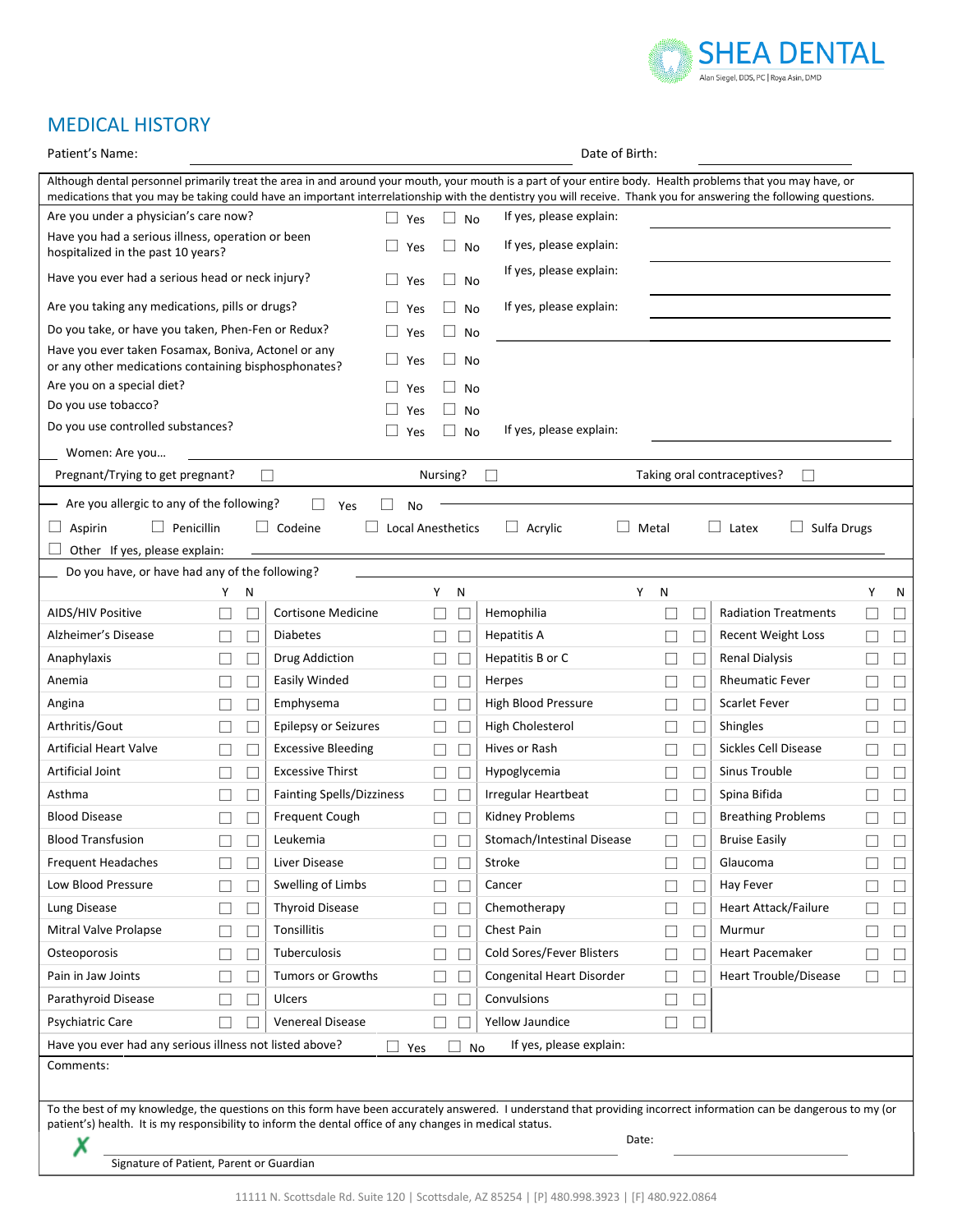

# DENTAL HISTORY

| Patient's Name:                                                                                     |                      |                | Date of Birth:                                                                                                                                                                                                                                                                         |     |        |  |  |  |
|-----------------------------------------------------------------------------------------------------|----------------------|----------------|----------------------------------------------------------------------------------------------------------------------------------------------------------------------------------------------------------------------------------------------------------------------------------------|-----|--------|--|--|--|
| What is the reason for your visit?                                                                  |                      |                |                                                                                                                                                                                                                                                                                        |     |        |  |  |  |
| When was your last dental visit?                                                                    | What was done then?  |                |                                                                                                                                                                                                                                                                                        |     |        |  |  |  |
| How often did you visit the Dentist before then?                                                    |                      |                | When was your last dental cleaning?                                                                                                                                                                                                                                                    |     |        |  |  |  |
| Previous Dentist (Name and Location)                                                                |                      |                |                                                                                                                                                                                                                                                                                        |     |        |  |  |  |
| Have you had a complete series of dental films (X-rays) taken - When & Where:                       |                      |                |                                                                                                                                                                                                                                                                                        |     |        |  |  |  |
| How often do you brush your teeth?                                                                  |                      |                | How often do you floss your teeth?                                                                                                                                                                                                                                                     |     |        |  |  |  |
|                                                                                                     |                      |                | For the following questions, please mark $(X)$ your responses to the following questions.                                                                                                                                                                                              |     |        |  |  |  |
|                                                                                                     | Yes                  | No             |                                                                                                                                                                                                                                                                                        | Yes | No.    |  |  |  |
| Do your gums bleed while brushing or flossing                                                       |                      | П              | Do you clench or grind your teeth                                                                                                                                                                                                                                                      |     | $\Box$ |  |  |  |
| Is your drinking water fluoridated                                                                  |                      | П              | Do you bite your lips or cheeks frequently                                                                                                                                                                                                                                             |     | П      |  |  |  |
| Are your teeth sensitive to hot or cold liquids/foods                                               |                      | $\Box$         | Have you noticed any teeth becoming loose?                                                                                                                                                                                                                                             |     | П      |  |  |  |
| Are your teeth sensitive to sweet or sour liquids/foods                                             |                      | П              | Does food tend to become caught between your teeth                                                                                                                                                                                                                                     |     | П      |  |  |  |
| Is your mouth dry                                                                                   |                      | $\mathbb{R}^n$ | Have you ever had periodontal treatment (gums)                                                                                                                                                                                                                                         |     | $\Box$ |  |  |  |
| Do any of your teeth feel painful                                                                   |                      | $\mathbf{L}$   | Have you ever had orthodontic treatment (braces)                                                                                                                                                                                                                                       |     |        |  |  |  |
| Do you have any sores or lumps in or near your mouth                                                |                      |                | Have you ever worn a bite plate or other appliance                                                                                                                                                                                                                                     |     |        |  |  |  |
| Have you had any head, neck or jaw injuries                                                         |                      |                | Have you had any difficult extractions in the past                                                                                                                                                                                                                                     |     |        |  |  |  |
| Have you experienced any of the following problems:                                                 |                      |                | Have you ever had any prolonged bleeding following:                                                                                                                                                                                                                                    |     |        |  |  |  |
| Clicking in your jaw                                                                                |                      | $\mathbf{L}$   | Extractions                                                                                                                                                                                                                                                                            |     |        |  |  |  |
| Pain (joint, ear, side of face)                                                                     |                      |                | Do you wear dentures or partials                                                                                                                                                                                                                                                       |     |        |  |  |  |
| Difficulty in opening or closing your jaw                                                           |                      |                | If yes, give the date they were placed:                                                                                                                                                                                                                                                |     |        |  |  |  |
| Difficulty in chewing                                                                               |                      |                | Have you ever received oral hygiene instructions                                                                                                                                                                                                                                       |     |        |  |  |  |
| Do you have frequent headaches                                                                      |                      |                | regarding the care of your teeth and gums                                                                                                                                                                                                                                              |     |        |  |  |  |
| If you could change ANYTHING about your smile, what would you change?                               |                      |                |                                                                                                                                                                                                                                                                                        |     |        |  |  |  |
| $\Box$ Straighter<br>$\Box$ Close Space<br>Whiter                                                   | Repair chipped teeth |                | Replace missing teeth<br>Less gums showing                                                                                                                                                                                                                                             |     |        |  |  |  |
| Replace old crowns or caps that do not match                                                        |                      |                | Replace black mercury fillings with tooth colored restorations                                                                                                                                                                                                                         |     |        |  |  |  |
| Other:                                                                                              |                      |                |                                                                                                                                                                                                                                                                                        |     |        |  |  |  |
| <b>AUTHORIZATION AND RELEASE</b>                                                                    |                      |                |                                                                                                                                                                                                                                                                                        |     |        |  |  |  |
|                                                                                                     |                      |                | I CERTIFY THAT I HAVE READ AND UNDERSTAND THE ABOVE INFORMATION TO THE BEST OF MY KNOWLEDGE. THE ABOVE QUESTIONS HAVE BEEN ACCURATELY                                                                                                                                                  |     |        |  |  |  |
|                                                                                                     |                      |                | ANSWERED. I UNDERSTAND THAT PROVIDING INCORRECT INFORMATION CAN BE DANGEROUS TO MY HEALTH. I AUTHORIZE THE DENTIST TO RELEASE NAY                                                                                                                                                      |     |        |  |  |  |
|                                                                                                     |                      |                | INFORMATION INCLUDING THE DIAFNOSIS AND THE RECORDS OF ANY TREATMENT OR EXAMINATION RENDERED TO MY CHILD OR ME DURING THE PERIOD OF SUCH<br>DENTAL CARE TO THIRD PARTY PAYOR AND/OR HEALTH PRACTIONERS. I AUTHORIZE AND REQUEST MY INSURANCE COMPANY TO PAY DIRECTLY TO THE DENTIST OR |     |        |  |  |  |
|                                                                                                     |                      |                | DENTAL CROUP INSURANCE BENEFITS OTHERWISE PAYABLE TO ME. I UNDERSTAND THAT MY DENTAL INSURANCE CARRIER MAY PAY LESS THAN THE ACTUAL BILL FOR                                                                                                                                           |     |        |  |  |  |
| SERVICE. I AGREE TO BE RESPONSIBLE FOR PAYMENT OF ALL SERVICES RENDERED ON BEHALF OF MY DEPENDENTS. |                      |                | Date:                                                                                                                                                                                                                                                                                  |     |        |  |  |  |
| х                                                                                                   |                      |                |                                                                                                                                                                                                                                                                                        |     |        |  |  |  |
| Signature of Patient, Parent or Guardian                                                            |                      |                |                                                                                                                                                                                                                                                                                        |     |        |  |  |  |
|                                                                                                     |                      |                | Date:                                                                                                                                                                                                                                                                                  |     |        |  |  |  |
| Doctor's Signature                                                                                  |                      |                |                                                                                                                                                                                                                                                                                        |     |        |  |  |  |
| Doctor's Comments:                                                                                  |                      |                |                                                                                                                                                                                                                                                                                        |     |        |  |  |  |
|                                                                                                     |                      |                |                                                                                                                                                                                                                                                                                        |     |        |  |  |  |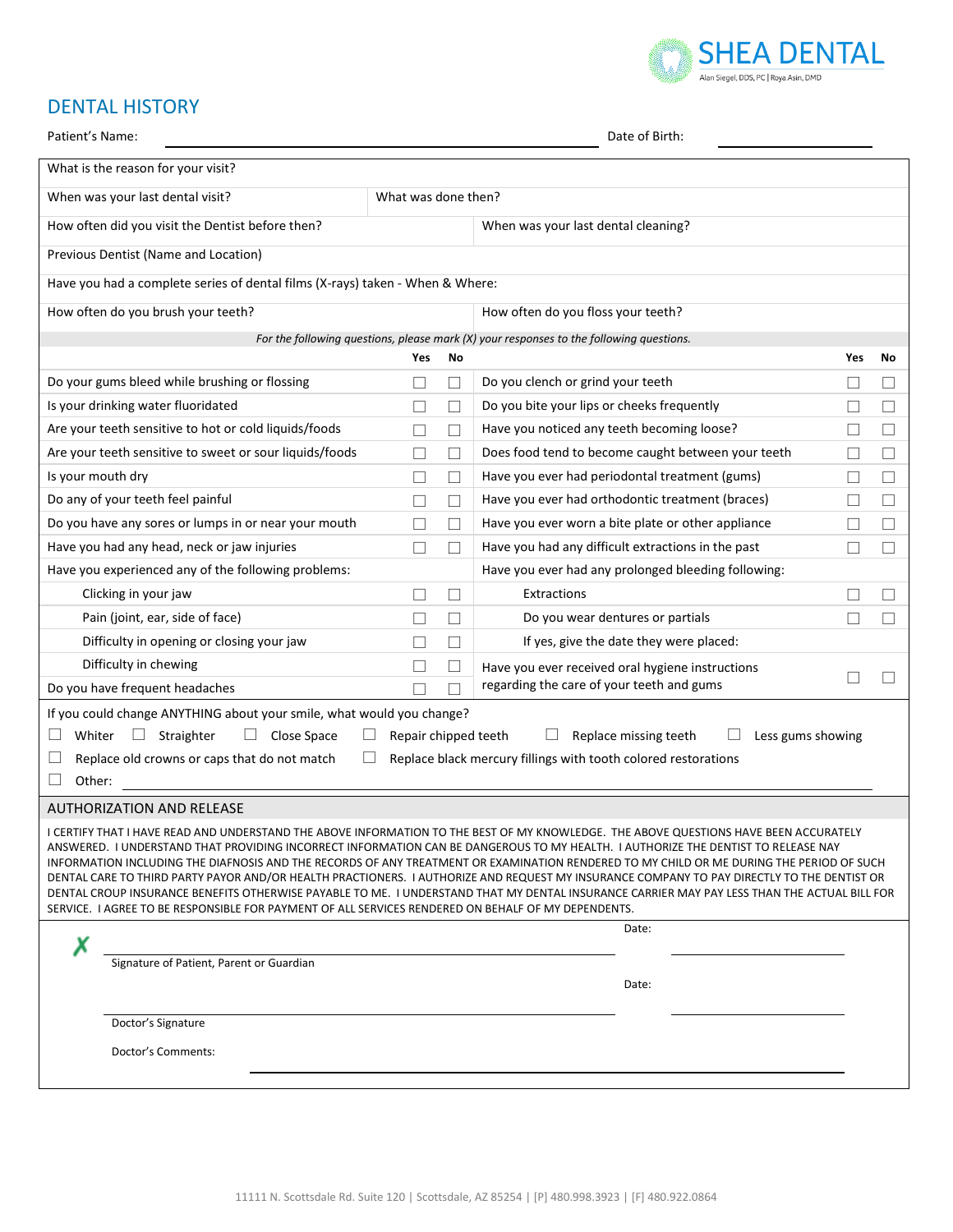

## GUM DISEASE RISK ASSESSMENT

Patient's Name: **Date of Birth:**  $\blacksquare$ 

In our practice, we strive to provide our patients with optimal oral health. We are focused on preventing or limiting periodontal (gum) disease, and dedicated to identifying and treating disease early, when the pain and costs associated with treatment are much less.

According to the National Center for Biotechnology Information, *"Significant associations between periodontal disease and cardiovascular disease,*  diabetes mellitus, preterm low birth weight, and osteoporosis have been discovered, bridging the once -wide gap between medicine and dentistry."

Please take a few minutes to answer the questions below so that we can assess your individual risk for gum disease and tailor our treatment recommendations to your specific needs.

| <b>Risk Factors for Gum Disease</b>                                                                                         | Yes          | No           | <b>Score</b> | Facts                                                                                                                                |
|-----------------------------------------------------------------------------------------------------------------------------|--------------|--------------|--------------|--------------------------------------------------------------------------------------------------------------------------------------|
| Do you floss daily?                                                                                                         | $Y = 0$      | $N = 2$      |              | Per American Dental Association (ADA): 20% never<br>floss; 40% 1 x per day                                                           |
| Are you age 35 or older?                                                                                                    | $\Box Y = 2$ | $\Box$ N = 0 |              |                                                                                                                                      |
| Do you have a family history of premature adult tooth<br>loss and/or gum disease?                                           | $\Box Y = 2$ | $\Box$ N = 0 |              | Per Centers for Disease Control (CDC): 47% age 30+<br>have periodontal disease; 70% of Americans age 65+<br>have periodontal disease |
| Do you have a family history of heart disease and/or are<br>you taking medication for hypertension?                         | $\Box Y = 2$ | $ N=0$       |              | Per CDC: 34% of adults age 40+ have tooth loss                                                                                       |
| Are you taking medication for diabetes?                                                                                     | $\Box Y = 2$ | $\Box$ N = 0 |              | Per CDC: Hypertension: 29% of population; Heart<br>Disease: 11% overall, 48% women; 46% Men                                          |
| Have you ever been a tobacco user (including smokeless<br>tobacco) and/or smoker of any kind (including<br>marijuana/vape)? | $\Box Y = 2$ | $N = 0$      |              | Per CDC: 30 % of Americans have diabetes or<br>pre-diabetes; age 45-64: 17% have diabetes;<br>age 65+: 25%                           |
| Is there redness on toothbrush or in the sink when you<br>rise after brushing?                                              | $\Box$ Y = 1 | $\Box$ N = 0 |              | Per CDC: Tobacco use and smoking of any kind doubles<br>the risk of periodontal disease                                              |
| Do you have persistent bad breath (noticed by you, your<br>partner/friend/colleague)?                                       | $\Box Y = 1$ | $\Box$ N = 0 |              |                                                                                                                                      |
| Have you noticed a movement/shifting of teeth (gaps<br>developing, tooth/teeth mobility)?                                   | $\Box$ Y = 1 | $\Box$ N = 0 |              |                                                                                                                                      |
| Do you occasionally experience discomfort/pain when<br>eating/chewing?                                                      | $\Box$ Y = 1 | $\Box$ N = 0 |              |                                                                                                                                      |
| <b>Total Score:</b>                                                                                                         |              |              |              |                                                                                                                                      |
| LOW TO MODERATE RISK: Total Score of 0 - 3                                                                                  |              |              |              |                                                                                                                                      |
| MODERATE TO HIGH RISK: Total Score of 4 - 9                                                                                 |              |              |              |                                                                                                                                      |
| HIGH RISK: Total Score of 10 or higher                                                                                      |              |              |              |                                                                                                                                      |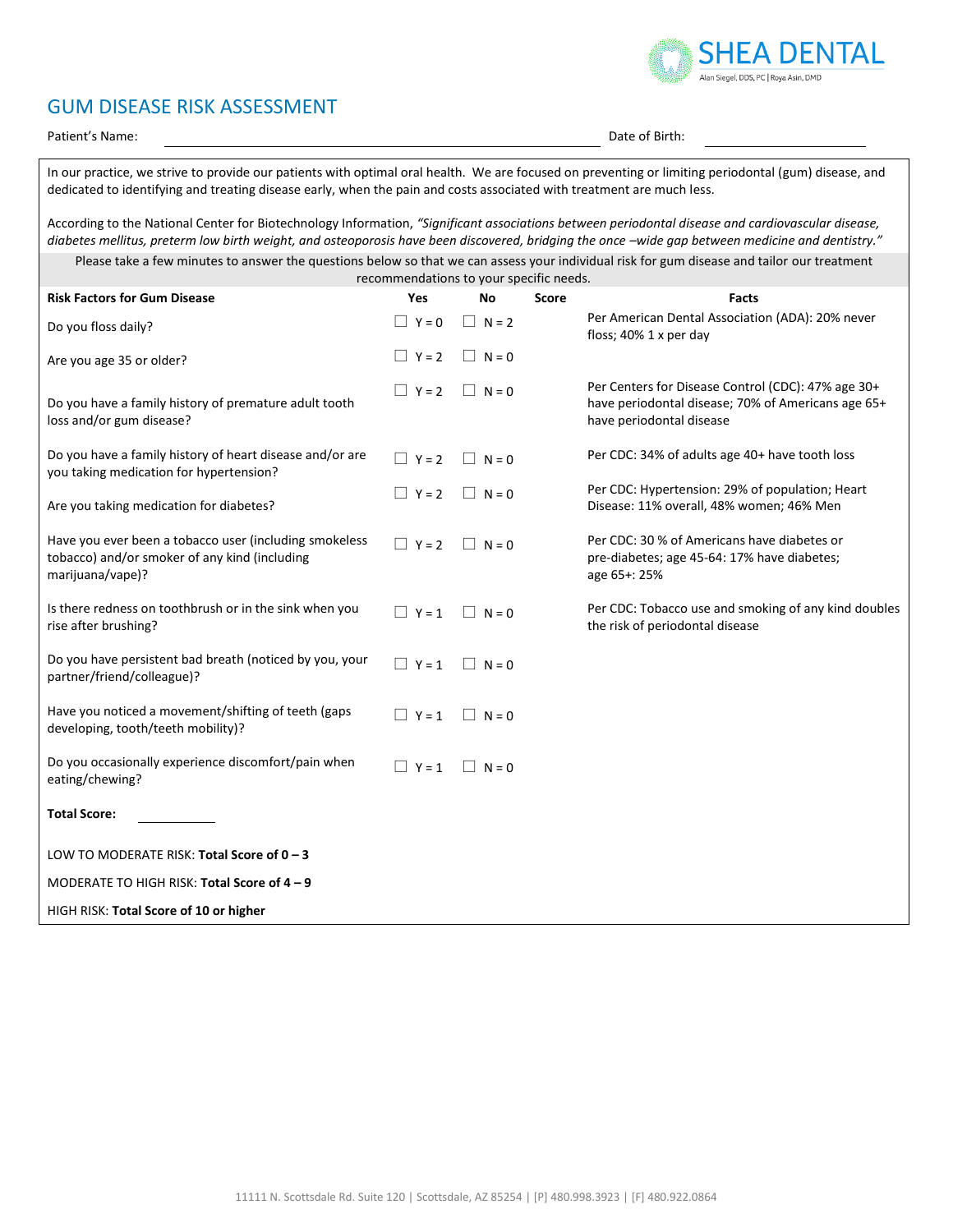### AUTHORIZATION FOR RELEASE OF INFORMATION

| Patient's Name:                                     | Date of Birth:                                                                                                                                                                                                                                                                                                                                                                                                            |
|-----------------------------------------------------|---------------------------------------------------------------------------------------------------------------------------------------------------------------------------------------------------------------------------------------------------------------------------------------------------------------------------------------------------------------------------------------------------------------------------|
|                                                     | Shea Dental is authorized to discuss my dental care and may release my confidential health information to the following:                                                                                                                                                                                                                                                                                                  |
| Name                                                | Relationship                                                                                                                                                                                                                                                                                                                                                                                                              |
| Name                                                | Relationship                                                                                                                                                                                                                                                                                                                                                                                                              |
| <b>Rights of the Patient</b>                        |                                                                                                                                                                                                                                                                                                                                                                                                                           |
| disclosed but will be effective going forward.      | I understand that I have the right to revoke this authorization at any time and that I have the right to inspect or copy the protected<br>health information to be disclosed as described in this document by sending a written notification to Shea Dental, 11111 N. Scottsdale<br>Rd., Suite 120, Scottsdale, AZ 85254. I understand that a revocation is not effective in cases where the information has already been |
| may no longer be protected by federal or state law. | I understand that information used or disclosed as a result of this authorization may be subject to redisclosure by the recipient and                                                                                                                                                                                                                                                                                     |
| authorization.                                      | I understand that I have the right to refuse to sign this authorization and that my treatment will not be conditioned on signing this                                                                                                                                                                                                                                                                                     |
|                                                     | This authorization shall be in force and effective until revoked by the patient or representative signing the authorization.                                                                                                                                                                                                                                                                                              |
|                                                     | Date:                                                                                                                                                                                                                                                                                                                                                                                                                     |
| Signature of Patient. Parent or Guardian            |                                                                                                                                                                                                                                                                                                                                                                                                                           |

# OFFICE POLICY

### **EMERGENCIES**

If you have an emergency during office hours, we make every effort to make an immediate appointment. If you have an emergency when the office is closed, our phone message will give you instructions. You will be told to dial either Dr. Siegel's number (480) 882-1864 or Dr. Asin's number (602) 370-6845, and the doctor will call you back as soon as possible. Emergency calls made between 11:00PM and 8:00AM will be returned in the morning. If immediate attention is required during those hours, please call your local hospital emergency room.

### **CANCELLATIONS**

Х

There is a \$25-\$50 charge for missed appointments, and for appointments cancelled without 24-hour notice. This fee will be billed to you and will not be paid by your insurance company. Please avoid confusion by informing us of any appointment changes at least one day in advance.

The doctors and staff are happy to answer any questions you wish to ask. We welcome the opportunity to serve your dental needs.

Date:

SHFA DFNTAI

**Man Siegel DDS PC I Rova Asin DMF** 

Signature of Patient, Parent or Guardian